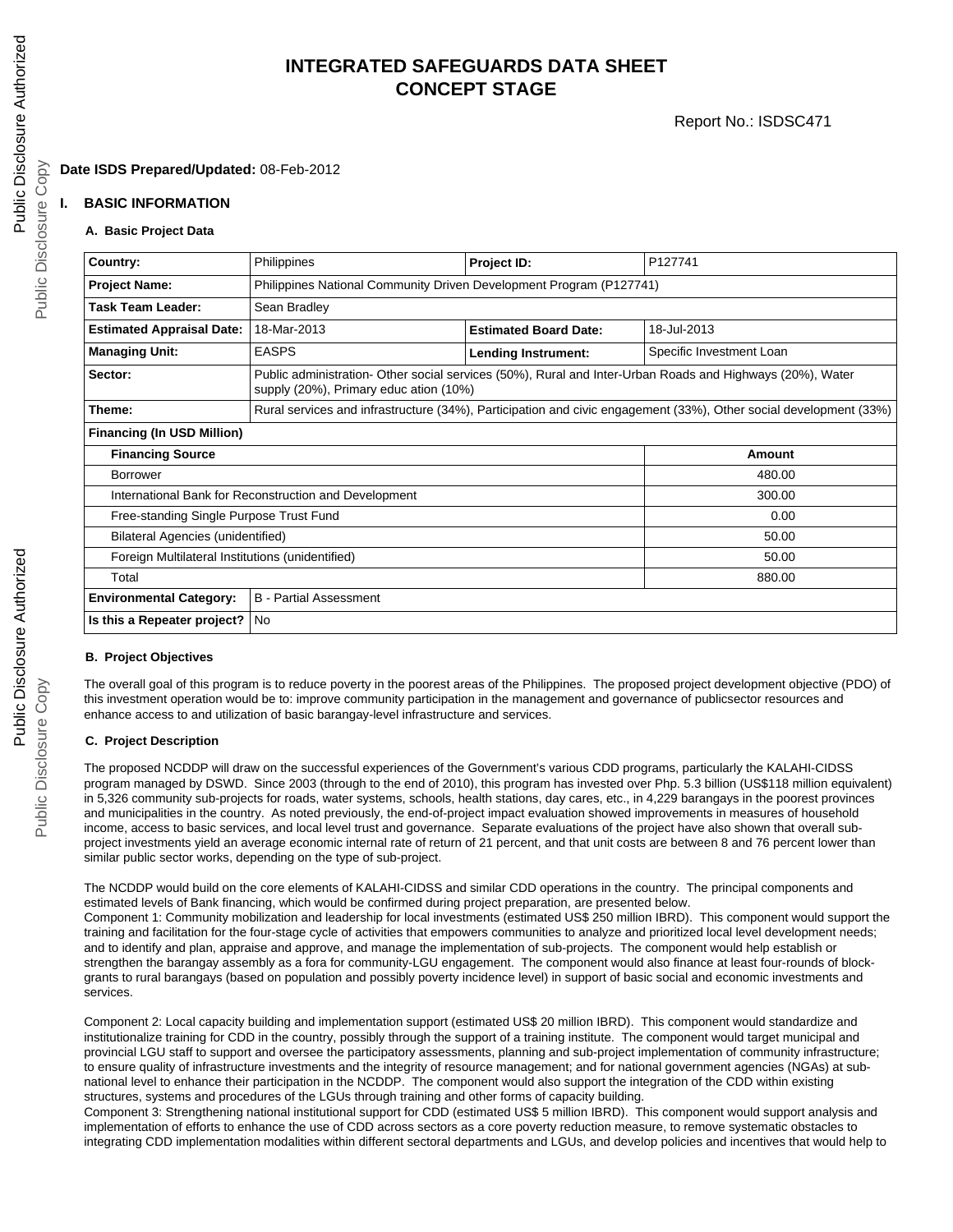harmonize the approach and sustain it over time (including resource mobilization). Support would be provided to specific sectoral department units that are most directly involved in the facilitation and technical support of basic services (possible through CDD focal points/units). Assistance could also be provided to the departments of Interior and Local Government, of Treasury, of Budget and Management, and to the National Anti-Poverty Commission to adapt LGU performance measures and fiscal transfer processes, and to enhance monitoring and evaluating of the poverty impacts of the program.

Component 4: Program management support (estimated US\$ 25 million IBRD) to support the oversight, coordination and overall management of the program from national and regional levels, to monitor and evaluate outcomes and impact, to support third-party monitoring of program elements, and to oversee and evaluate pilot testing of additional features and concepts under the program.

While building on the successes of earlier CDD operations in the country, the NCDDP will also support a significant evolution in the approach through four important enhancements: (i) strengthening the direct role and responsibility of LGUs in program implementation and sup porting efforts to improve their performance by linking program resources to governance indicators under the Department of Interior and Local Government's "Seal of Good Housekeeping" and "Performance Challenge Fund"; (ii) better integration with and leveraging resources from other line agencies to increase and improve the delivery of basic services; (iii) strengthening vertical linkages between barangays, municipalities and provinces and closer integration with existing government systems (planning, fiduciary, reporting, etc.); and (iv) adapting procedures to the special conditions found in conflict-affected regions, areas more prone to disasters, and with large indigenous populations.

The NCDDP would also seek to enhance efficiencies by rationalizing different CDD operations (e.g., further streamlining support and procedures of CDD components of, for instance, the Mindanao Trust Fund or the ARMM Social Fund, with those of the NCDDP). Lastly, the program would seek better integration (or convergence in the national parlance) with on-going anti-poverty efforts of DSWD; specifically the Pantawid Pamilyang (4P's) and the Self-Employment Assistance-Kaunlaran (SEA-K) programs. This would also apply to other sector programs such as the Schoolbased Management program of the Department of Education, or the Community Based Resource Management program of the Department of Environment and Natural Resources.

Given the complexities of these enhancements, as well as the sizeable scale-up intended, the program would involve a transitional phase that would support the process of moving from the current project structures and procedures of KALAHI-CIDSS to one that is more embedded in the existing structures of local and national government agencies. While some of the changes are reasonably well understood and would be guided by existing efforts and knowledge (like the shift from DSWD to MLGU-led management of the process at the municipal level), others are less so (like how the NCDDP would support and enhance existing community-based sectoral approaches). Therefore, it is estimated that this transitional phase would take approximately three years during which time systems would be established and pilot initiatives undertaken to inform and support a new program approach and management structure.

Shifting CDD from a project to a program that can effectively promote better local governance, ensure integration of CDD efforts within LGU planning and budgeting processes, and engage national line agencies through a single platform will take many years to achieve. The NCDDP will help move the program in that direction, but final achievement of these goals is likely to require a longer-term commitment beyond the program and the loan for this operation. Nonetheless, the Bank's support would help to promote this vision and outcome over the long-term.

It is proposed that the program cover all of the rural municipalities in the country that have a poverty incidence above the current national average of 32 percent (currently estimated at 965). Based on the results of the impact evaluation of KALAHI-CIDSS, it is also proposed that a minimum per capita investment of US\$6 per sub-project funding cycle be applied and that the program include at least four cycles. These basic parameters suggest a program that would cost approximately US\$880 million for five years, but which could range up to US\$1.1 billion if additional per capita financing is provided for poorer municipalities. Significant co-financing for the proposed operation would be sought from the Government's development partners (particularly AusAID and ADB) and the national budget.

#### **D. Project location and salient physical characteristics relevant to the safeguard analysis (if known)**

The program would cover all of the estimated 965 rural municipalities in the country that have a poverty incidence above the current national average of 32 percent.

#### **E. Borrowers Institutional Capacity for Safeguard Policies**

Overall, DSWD is considered a high-capacity agency with significant experience managing World Bank operations, and which has satisfactorily implemented the KALAHI-CIDSS program since 2003. Moreover, the department received generally positive outcomes on a recent Integrity Development Review and routinely ranks as the cleanest agency in corruption perception surveys. In terms of capacity to implement safeguards requirements, DSWD will be using the same safeguards team of the KALAHI-CIDSS project in this new project. They have one person each, in charge of environmental safeguards and social safeguards. These persons have been trained in the implementation of the KALAHI-CIDSS project and in several safeguards forum organized by the local Manila office.

#### **F. Environmental and Social Safeguards Specialists on the Team**

Roberto B. Tordecilla (EASPS) Gerardo F. Parco (EASPS)

#### **II. SAFEGUARD POLICIES THAT MIGHT APPLY**

| <b>Safequard Policies</b>           | Triggered? | <b>Explanation (Optional)</b>                                                                                                                                                                                                                                                                                                                                                                                                                                                                             |
|-------------------------------------|------------|-----------------------------------------------------------------------------------------------------------------------------------------------------------------------------------------------------------------------------------------------------------------------------------------------------------------------------------------------------------------------------------------------------------------------------------------------------------------------------------------------------------|
| Environmental Assessment OP/BP 4.01 | Yes        | This CDD project is expected to finance community infrastructure sub-projects<br>such as health centers, classrooms, day care centers etc. The potential impact<br>of any subproject will depend on the nature, location and specific characteristics<br>of the investment. In most cases, adverse environmental impacts of such<br>projects are expected to be temporary, site-specific, reversible and limited to the<br>construction phase. They include typical construction related impacts such as, |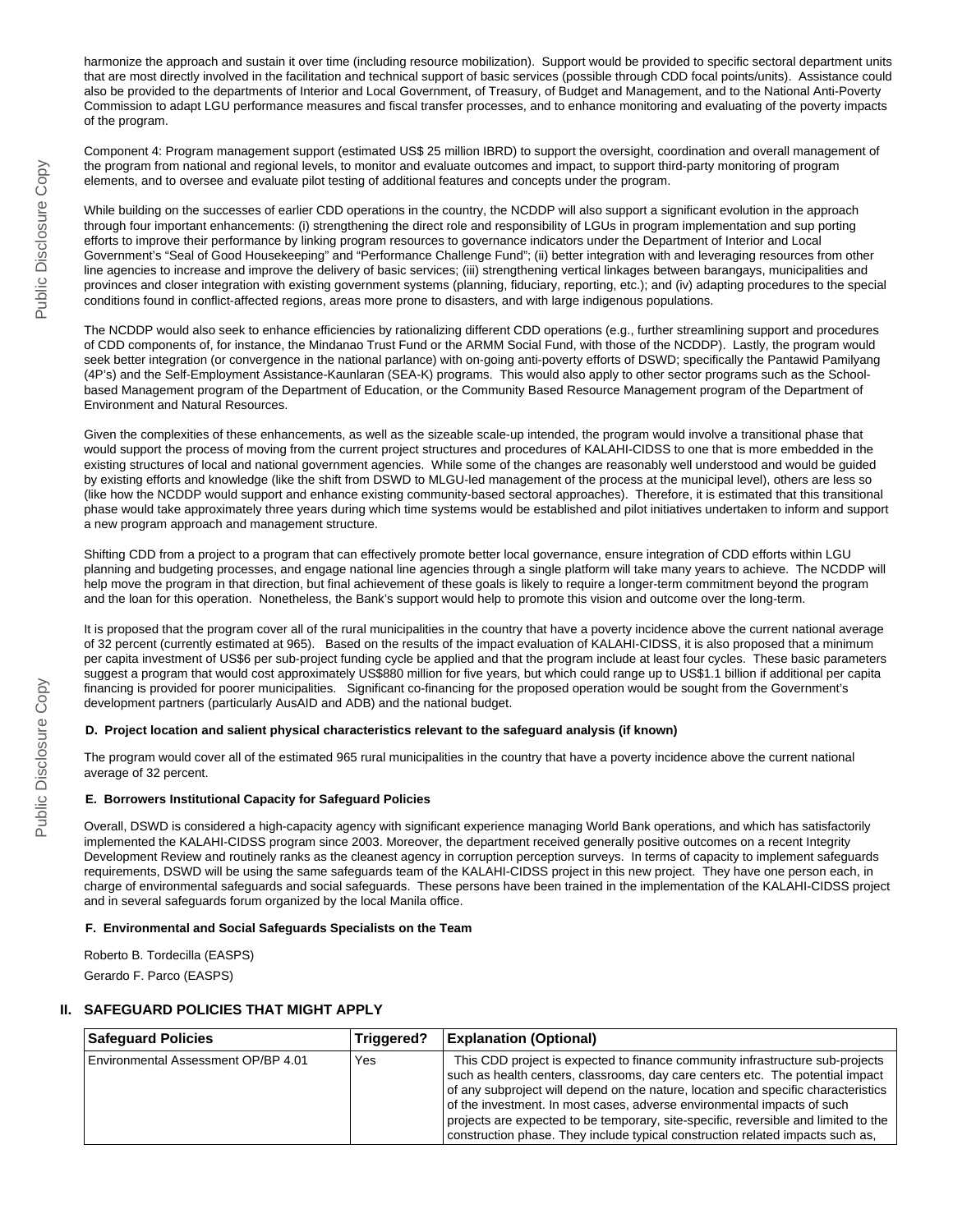|                                        |     | noise and dust during construction, small-scale vegetation loss, and temporary<br>and intermittent elevated noise levels. Potential adverse impacts would be<br>easily mitigated through a combination of a negative list of inappropriate types or<br>locations of sub-projects, sub-project specific Environmental Management Plan<br>(EMP) and technical guidance on appropriate construction designs and<br>practices. The EIA Guidelines currently used in the KALAHI-CIDDS project,<br>which has been recently revised and updated by the DSWD, would be applied<br>under the NCDDP and would serve to identify potential negative impacts and<br>relevant mitigating measures. For sub-projects that involve the construction/<br>rehabilitation of health care facilities, the subproject safeguard instruments will<br>include procedures and measures for proper handling of solid and liquid medical<br>waste.                                                                                                                                                                                                                                                                                                                                                                                                                                                                                                                                                                                                                                                                                                                  |
|----------------------------------------|-----|--------------------------------------------------------------------------------------------------------------------------------------------------------------------------------------------------------------------------------------------------------------------------------------------------------------------------------------------------------------------------------------------------------------------------------------------------------------------------------------------------------------------------------------------------------------------------------------------------------------------------------------------------------------------------------------------------------------------------------------------------------------------------------------------------------------------------------------------------------------------------------------------------------------------------------------------------------------------------------------------------------------------------------------------------------------------------------------------------------------------------------------------------------------------------------------------------------------------------------------------------------------------------------------------------------------------------------------------------------------------------------------------------------------------------------------------------------------------------------------------------------------------------------------------------------------------------------------------------------------------------------------------|
| Natural Habitats OP/BP 4.04            | No  | Because of the small scale nature of the community infrastructure done under<br>this project, there would likely be no impact on natural habitats.                                                                                                                                                                                                                                                                                                                                                                                                                                                                                                                                                                                                                                                                                                                                                                                                                                                                                                                                                                                                                                                                                                                                                                                                                                                                                                                                                                                                                                                                                         |
| Forests OP/BP 4.36                     | No  | Because of the small scale nature of the community infrastructure done under<br>this project, there would likely be no impact on forests.                                                                                                                                                                                                                                                                                                                                                                                                                                                                                                                                                                                                                                                                                                                                                                                                                                                                                                                                                                                                                                                                                                                                                                                                                                                                                                                                                                                                                                                                                                  |
| Pest Management OP 4.09                | TBD | The policy may be triggered in case of sub-projects that involve the<br>rehabilitation/expansion of irrigation facilities (50 such small-scale sub-projects<br>were executed under KALAHI-CIDSS) and in turn induce an increase in<br>pesticides use. If this is the case, simple Pest Management Plan(s) (PMPs) will<br>be prepared for irrigation sub-projects by building upon the existing national<br>agricultural guidelines/regulations. The PMP(s) could be prepared for all<br>irrigation sub-projects, or for those which are in the same geographical region if<br>the domestic regulations related with pesticide use vary across the country.                                                                                                                                                                                                                                                                                                                                                                                                                                                                                                                                                                                                                                                                                                                                                                                                                                                                                                                                                                                 |
| Physical Cultural Resources OP/BP 4.11 | No  | Since the construction of some community infrastructure such as school<br>buildings or day care centers would require excavation for foundations, a<br>"Chance Find Procedure" will be included as part of all works contracts.                                                                                                                                                                                                                                                                                                                                                                                                                                                                                                                                                                                                                                                                                                                                                                                                                                                                                                                                                                                                                                                                                                                                                                                                                                                                                                                                                                                                            |
| Indigenous Peoples OP/BP 4.10          | Yes | An enhanced Indigenous Peoples Policy Framework (IPPF) will be prepared<br>based on the existing IPPF for KALAHI-CIDDS prior to appraisal. The<br>preparation of the enhanced IPPF will be informed by a Social Assessment (SA)<br>that is carried out by following the guidelines in OP4.10. Specifically, the SA will<br>include (a) an assessment of the experiences and lessons learned with<br>implementing the IPPF for KALAHI-CIDDS, and (b) documentation of<br>consultations with local communities and IP organizations that have been<br>involved with, or observed, the implementation of the KALAHI-CIDSS project.<br>Both the SA and the draft IPPF will be disclosed to relevant IP organizations and<br>the National Commission on Indigenous Peoples (NCIP). The IPPF will include<br>requirements on the mechanisms for participation and representation of IPs in all<br>phases of the community-driven development program; documentation/<br>preparation and implementation of sub-projects, social analysis, and free, prior<br>and informed consultations leading to broad community support that are<br>proportional to the scale of potential impacts on IP communities. For any sub-<br>projects that are in areas with IP communities, an Indigenous Peoples Plan<br>(IPP) will need to be prepared following the guidance of the IPPF. In addition,<br>the incorporation of considerations for IP communities in project design (as<br>proposed in PCN) by providing special windows will also be informed by the SA<br>and consultations with key stakeholders.                                               |
| Involuntary Resettlement OP/BP 4.12    | Yes | Based on the experiences in KALAHI-CIDSS implementation, no involuntary<br>physical relocation is anticipated under the project. However, some sub-projects<br>may require the acquisition of land, although it is not yet known if this will be<br>through voluntary means, open market sale, or involuntary taking of land. Only<br>in the case of involuntary taking of land would the policy be triggered. To comply<br>with the requirements for an RPF as per OP4.12, an enhanced "Land<br>Acquisition, Resettlement Policy (LARP) Framework" will be prepared based on<br>the existing LARP framework for the KALAHI-CIDDS project. The preparation of<br>this enhanced LARP Framework for the project will be informed by an<br>assessment of the experiences and lessons learned through the implementation<br>of the existing LARP framework for KALAHI-CIDSS, as well as through public<br>disclosure and consultations with local communities and civil society<br>organizations that have been involved in the implementation of the KALAHI-<br>CIDSS project. For cases where involuntary land acquisition may be necessary,<br>the subproject would need to develop a Resettlement Action Plan (RAP) or<br>Abbreviated RAP based on the LARP Framework. For any other cases where<br>land is required but done through voluntary means, a procedure and form for<br>documenting the process of donation or voluntary transfer of the land, including<br>full community and owner consent, needs to be prepared and included in the<br>operations manual for this project as provided for in the enhanced LARP<br>Framework. |